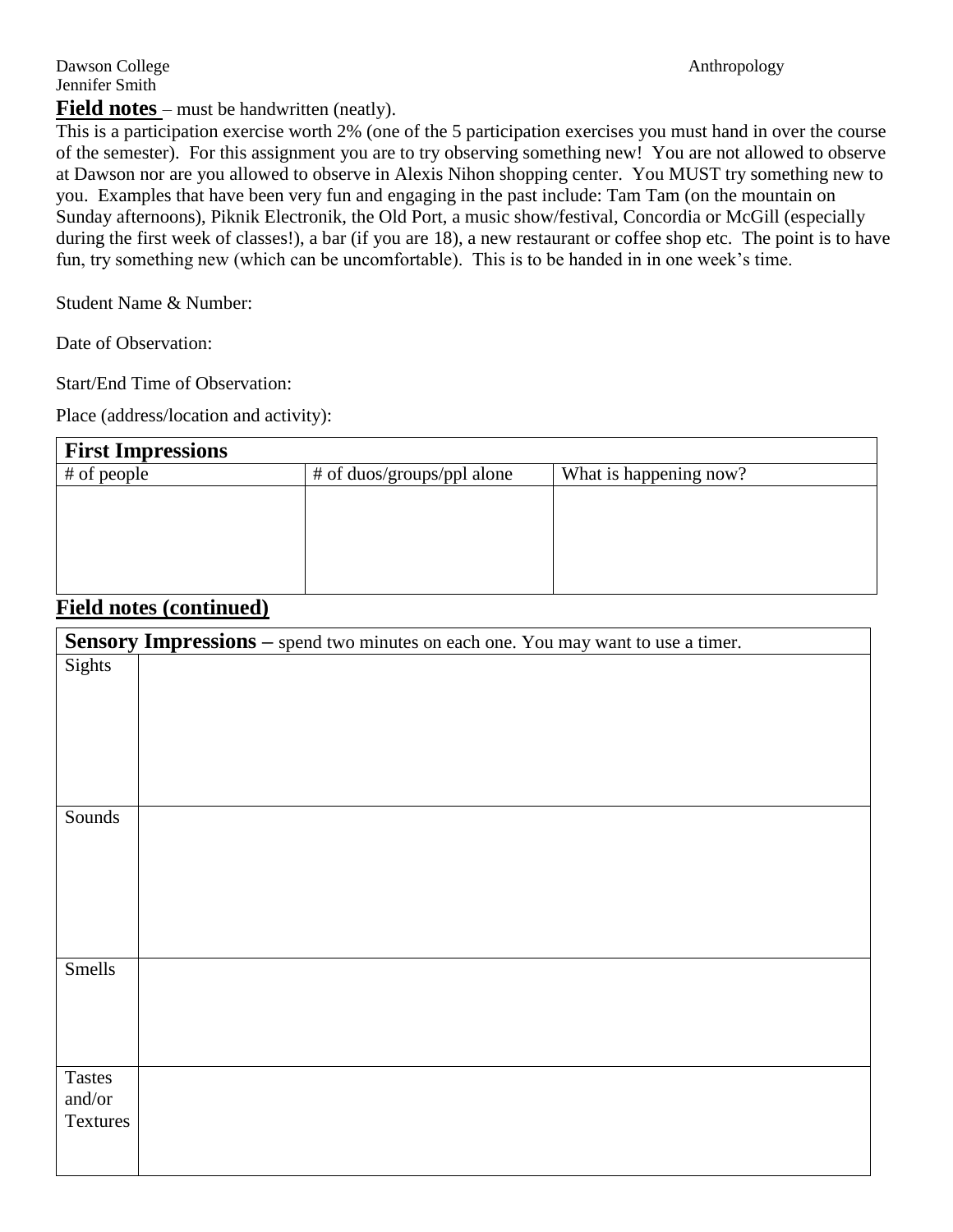Dawson College Anthropology Jennifer Smith

1. **How are people interacting?** What body language do you see? Do you see any cultural patterns and interactions (what do women do? What do men do?)? Do not presume you know what is happening. The trick is to watch and describe. Try to be neutral in your descriptions. For example, rather than say "they liked each other" describe what they were doing that indicated that (things like touching hands, bodies facing each other, eye contact, body language etc.). Spend five minutes (at least) watching interactions specifically.